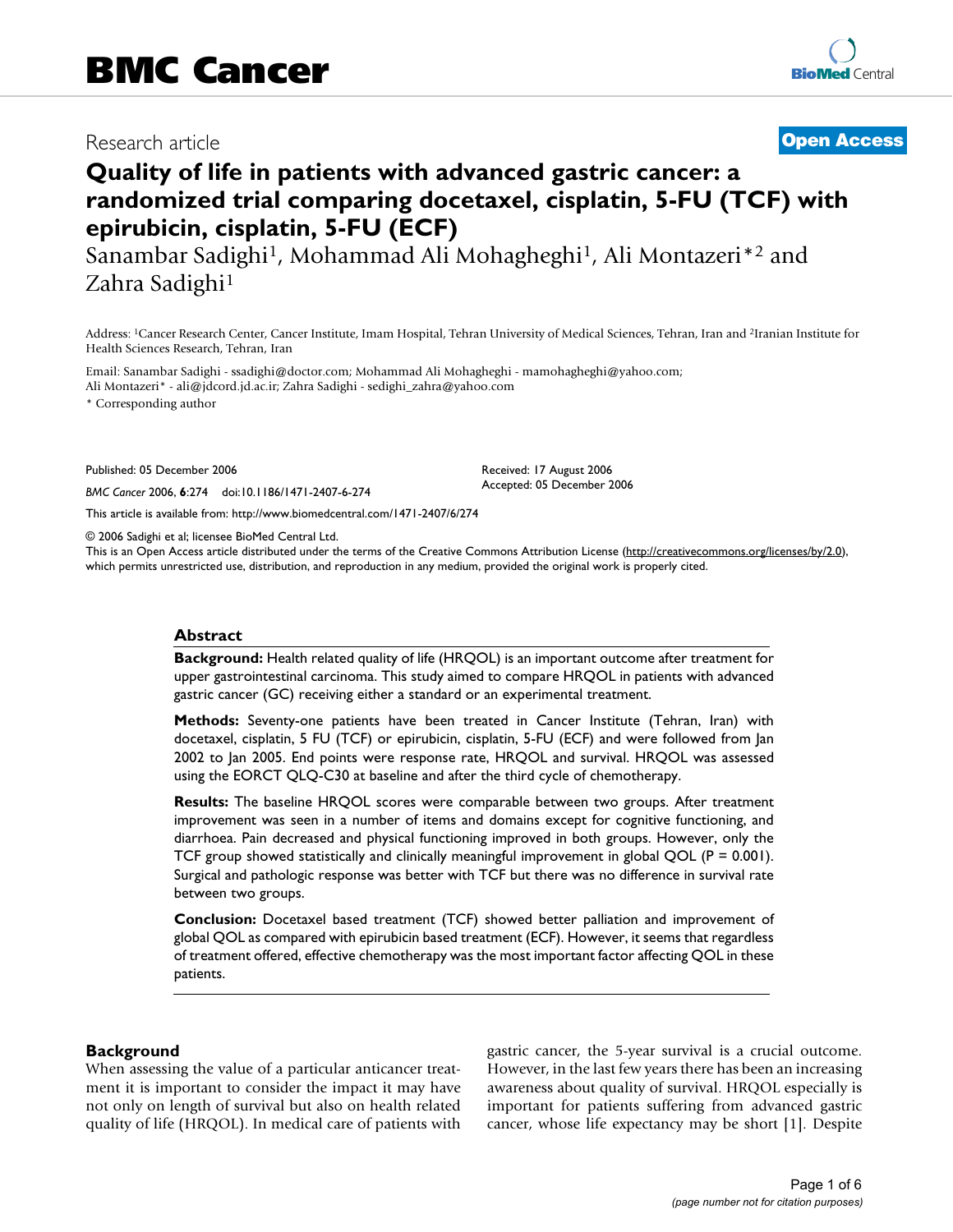the fact that numerous comparative therapeutic studies have been completed, there are relatively few reports of comparisons of the HRQOL effects of these differing therapies. Given that most patients with advanced gastric cancer are not cured and many regimens have similar efficacy, differences in HRQOL may help to determine which regimen is preferred [2]. As it has been suggested using quality of life assessment in clinical trials of patients with gastric cancer will help to define the role of potentially curative surgery, palliative treatments and adjuvant therapy [3]. A recent study demonstrated that quality of life might improve in patients with advanced gastric cancer, treated with second-line chemotherapy [4].

This article reports the results of HRQOL assessments obtained at baseline and after 3 cycles of chemotherapy in Iranian patients with advanced gastric adenocarcinoma enrolled in a randomized clinical trial of docetaxel, cisplatin, 5-FU versus epirubicin, cisplatin, 5-FU.

# **Methods**

### *Design*

Patients with histological confirmed gastric adenocarcinoma were entered into this randomized trial. Patients with primary or recurrent gastric adenocarcinoma (stage III or IV) were randomly assigned to receive three to six cycles of either ECF (epirubicin 60 mg/m2, cisplatin 60 mg/m2 and 5-FU 750 mg/m2/day as 5 days continuous infusion) or TCF (docetaxel 60 mg/m<sup>2</sup>, cisplatin 60 mg/ m2 and 5-FU 750 mg/m2 in the same dose and schedule of ECF) every 3 weeks. There were no industry funding, fees or salary for this protocol.

The primary objective of the study was to determine whether substitution of docetaxel for epirubicin in combination with cisplatin and 5-FU would improve response rate of advanced gastric cancer. Secondary endpoints were QOL, overall survival, and progression-free survival [5]. The Cancer Research Center review board approved the study and all patients signed the written informed consent dictated by the ethics committee of Tehran University of Medical Sciences.

# *Quality of life assessment*

QOL was assessed using the Iranian version of the European Organization for Research and Treatment of Cancer Quality of Life Questionnaire, EORTC QLQ-C30 [6]. It is one of the best-known cancer-specific questionnaires for measuring QOL in cancer patients [7]. The questionnaire is consisting of 30 items assessing five functional domains (physical, role, emotional cognitive, and social), symptom scales (fatigue, nausea and pain) and six single items (dyspnoea, sleep disturbances, appetite loss, constipation, diarrhoea, and financial impact of the disease and treatment), and a single global QOL scale. Quality of life was

assessed before the first cycle of chemotherapy, and within one month after the third cycle of chemotherapy.

## *Statistical analysis*

For comparing patients' characteristics in two groups t-test or chi-square were used. The QLQ-C30 responses were scored and analyzed according to the scoring manual provided by the EORTC Study Group on Quality of Life [8]. First, the mean baseline scores for each treatment groups were calculated. Then, after treatment, the mean change score from baseline was calculated for all patients and compared between the two treatment groups. Two-related sample t-test (paired samples t-test) was used for statistical comparison. Survival analysis was performed using the Kaplan-Meier test.

# **Results**

Between January 2002 and January 2005, 86 patients were randomized into the two study groups. Objective response rate (more than 50% decreases in tumor size) was seen in 37% and 42% of ECF and TCF group respectively. Although surgery results were better in the TCF group ( $P = 0.01$ ), we did not find statistically significant differences in clinical response to chemotherapy (Table 1).

For HRQOL evaluation, only 71 patients were included in the comparative analysis because 15 patients did not complete the QOL measurements at the beginning of the study. Table 1 shows demographic and clinical characteristics of the study sample, as well as the 71 participants in the QOL assessment by the treatment arms. They were quite similar. Most patients underwent a laparotomy before the study and had measurable residual or metastatic disease. The most frequent sites of disease at the time of random assignment were peritoneum, liver and paraaortic lymph nodes in both groups. Compliance with QOL questionnaire completion was excellent. Less than 4% of items had missing data.

The baseline quality of life scores for each study arms are shown in Table 2. At baseline and before chemotherapy patients in both groups showed impairment of global quality of life and most of functioning scales except for cognitive functioning. The baseline QOL scores were comparable between two groups, with the exception of emotional functioning and a better global QOL in the ECF group.

Table 3 lists the mean score changes from baseline to post treatment by the two study arms. Generally both groups showed improvements compared with their baseline status in a number of domains and items except for cognitive functioning, diarrhoea and financial aspect of disease and treatment that showed deterioration. Although in both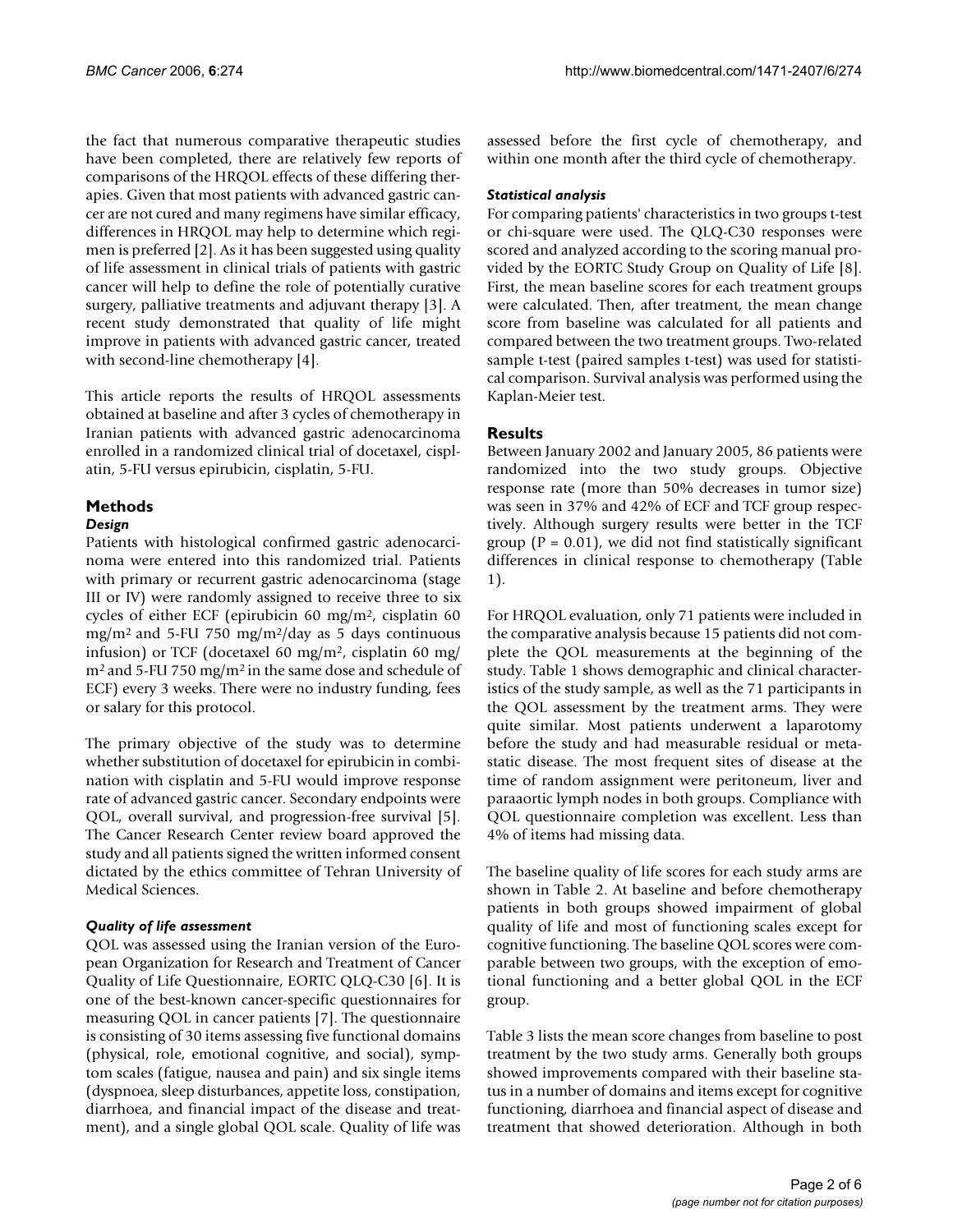|                                                | ECF group <sup>1</sup>  |                         | TCF group <sup>2</sup>  |                         | P <sub>4</sub> |
|------------------------------------------------|-------------------------|-------------------------|-------------------------|-------------------------|----------------|
|                                                | All (n = 42) No. $(\%)$ | $QOL3$ (n = 35) No. (%) | All (n = 44) No. $(\%)$ | $QOL3$ (n = 36) No. (%) |                |
| Age                                            |                         |                         |                         |                         | 0.23           |
| Mean (SD)                                      | 57.2 (9.83)             | 58.1 (10.48)            | 55.4 (14.04)            | 54.2 (16.18)            |                |
| Gender                                         |                         |                         |                         |                         | 0.20           |
| Male                                           | 34(81)                  | 28 (80)                 | 31(70)                  | 24(67)                  |                |
| Female                                         | 8(19)                   | 7(20)                   | 13(30)                  | 12(33)                  |                |
| <b>Tumor size</b>                              |                         |                         |                         |                         | 0.48           |
| T <sub>2</sub>                                 | 8(19)                   | 8(23)                   | 5(11)                   | 5(14)                   |                |
| T <sub>3</sub>                                 | 15(36)                  | 12(34)                  | 15(34)                  | 11(31)                  |                |
| T <sub>4</sub>                                 | 19(45)                  | 15(43)                  | 24 (55)                 | 20(55)                  |                |
| Lymph node                                     |                         |                         |                         |                         | 0.39           |
| LI.                                            | 20(48)                  | 18(51)                  | 14(32)                  | 14 (39)                 |                |
| L <sub>2</sub>                                 | 17(40)                  | 13(37)                  | 20(45)                  | 14(39)                  |                |
| Not involvement                                | 5(12)                   | 4(12)                   | 10(23)                  | 8(22)                   |                |
| <b>Differentiation</b>                         |                         |                         |                         |                         | 0.30           |
| Well differentiated                            | 7(17)                   | 7(20)                   | 5(11)                   | 4(11)                   |                |
| Others                                         | 35 (83)                 | 28 (80)                 | 39 (89)                 | 32 (89)                 |                |
| Tumor of cardia                                |                         |                         |                         |                         | 0.56           |
| Yes                                            | 19(45)                  | 14(40)                  | 15(34)                  | 12(33)                  |                |
| Others                                         | 23(55)                  | 21(60)                  | 29 (66)                 | 24(67)                  |                |
| <b>Metastatic site</b>                         |                         |                         |                         |                         | 0.92           |
| Liver                                          | 7(17)                   | 7(20)                   | 9(20)                   | 7(20)                   |                |
| Peritoneum                                     | 13(31)                  | 10(29)                  | 14(32)                  | 9(25)                   |                |
| Para aortic                                    | 5(12)                   | 4(11)                   | 3(7)                    | 3(8)                    |                |
| Multiple sites                                 | 17(40)                  | 14(40)                  | 18(41)                  | 17(47)                  |                |
| <b>Primary disease</b>                         |                         |                         |                         |                         | 0.93           |
| Yes                                            | 30(71)                  | 24 (69)                 | 33 (75)                 | 25(69)                  |                |
| No (recurrent)                                 | 12(29)                  | 11(31)                  | 11(25)                  | 11(31)                  |                |
| <b>Response to chemotherapy</b>                |                         |                         |                         |                         | 0.69           |
| Responding (complete and partial)              | 17(40)                  | 13(37)                  | 18(41)                  | 15(42)                  |                |
| Not responding (stable or progressive disease) | 25(60)                  | 22(63)                  | 26 (59)                 | 21(58)                  |                |

#### **Table 1: The characteristics of patients in each treatment arms**

1 Epirubicin, cisplatin and 5-FU

2 Docetaxel, cisplatin and 5-FU

<sup>3</sup> Those who completed the quality of life questionnaire

4 P values derived from t-test or chi-square analyses for comparison between two groups of patients who completed the quality of life questionnaire

groups physical functioning improved and pain decreased but only in the TCF group statistically and clinically significant improvement was observed for global QOL (P = 0.001), social ( $P = 0.03$ ) and emotional functioning ( $P =$ 0.004), pain ( $P = 0.03$ ) and sleep difficulties ( $P = 0.02$ ).

To examine whether the observed differences were significant, comparisons were made and the results are shown in Table 4. As indicated there were no significant differences between two groups after treatment except for social functioning ( $P = 0.03$ ) and nausea and vomiting ( $P =$ 0.01) in the TCF group.

Patients with proven tumor regression most frequently had an improvement of HRQOL domains (by example the follow-up global quality of life scores for responding and not responding patients to chemotherapy is shown in Figure 1. However, the median survival time for both groups was 12 months with a 95% confidence interval of

# **Discussion**

respectively.

This trial was undertaken primarily to determine if TCF offered superior response rate compared with a standard ECF treatment. QOL measures were assessed to provide patient-reported symptoms, both disease and treatment related, as well as providing a general assessment of global well-being and functional status of patients treated with these chemotherapy regimens. The study demonstrated a better response with the TCF group (although not significant) and very similar survival between two regimens [5].

8 to 14 and 7 to 17 months for the ECF and TCF groups

Based on our data the TCF regimen was associated with a meaningful improvement in health related QOL. Although overall about 40% of the patients had major response to chemotherapy [5], the study findings suggest that improvement of HRQOL was due to palliative effect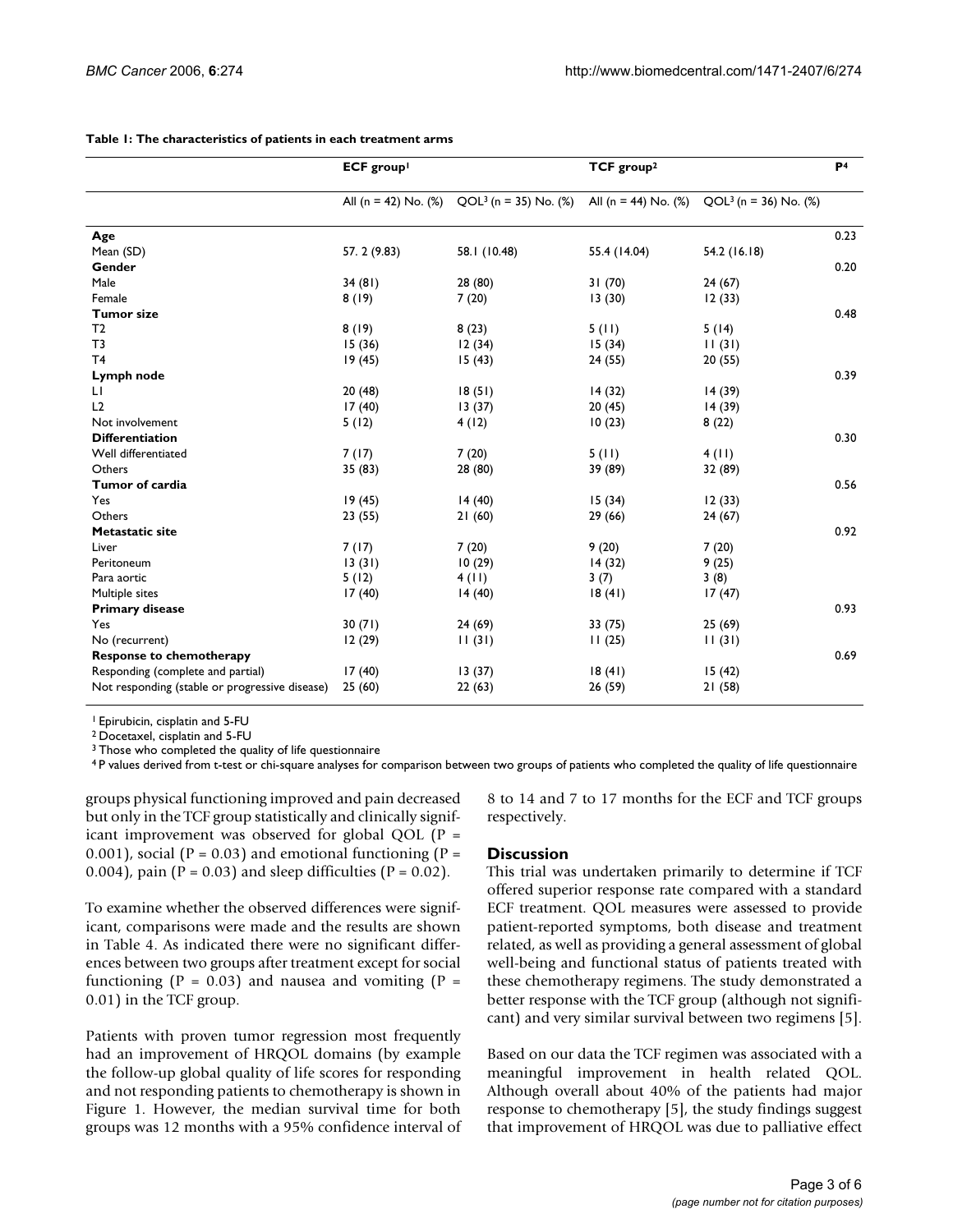|                               | <b>ECF</b> group | <b>TCF group</b> | P    |
|-------------------------------|------------------|------------------|------|
|                               | Mean (SD)        | Mean (SD)        |      |
| <b>Functioning scores*</b>    |                  |                  |      |
| Physical functioning          | 65.3(13.4)       | 66.1 $(11.1)$    | 0.79 |
| Role functioning              | 68.5 (15.5)      | 68.0 (18.4)      | 0.89 |
| <b>Emotional functioning</b>  | 64.0(12.1)       | 56.6 (14.7)      | 0.02 |
| Cognitive functioning         | 85.7 (10.8)      | 84.2 (14.3)      | 0.61 |
| Social functioning            | 68.1 (13.6)      | 68.5(13.1)       | 0.89 |
| Global quality of life        | 55.2 (17.4)      | 45.1(14.4)       | 0.01 |
| Symptom scores**              |                  |                  |      |
| Fatigue                       | 43.5 (14.8)      | 49.6 (17.3)      | 0.11 |
| Nausea and vomiting           | 22.8(19.8)       | 33.8 (23.7)      | 0.04 |
| Pain                          | 40.0(16.7)       | 47.1(21.2)       | 0.12 |
| Dyspnoea                      | 7.62(16.3)       | 12.0(21.3)       | 0.33 |
| Sleep difficulties            | 31.4(25.5)       | 40.7(21.2)       | 0.09 |
| Appetite loss                 | 39.0(22.1)       | 46.3(24.3)       | 0.19 |
| Constipation                  | 14.3(21.8)       | 14.8(26.9)       | 0.93 |
| Diarrhoea                     | 3.81(10.7)       | 9.25(18.8)       | 0.14 |
| <b>Financial difficulties</b> | 52.4 (20.2)      | 44.4(21.1)       | 0.11 |

#### **Table 2: Quality of life baseline scores as measured by the EORTC QLQ-C30 for each study arms**

\* Higher scores show better functioning and global quality of life.

\*\* Higher scores indicate greater symptoms.

| Table 3: Quality of life mean score changes before and after 3 cycles of chemotherapy (follow-up scores minus baseline scores) for each |  |
|-----------------------------------------------------------------------------------------------------------------------------------------|--|
| study arms                                                                                                                              |  |

|                               | <b>ECF group</b>        |                | <b>TCF</b> group        |                |
|-------------------------------|-------------------------|----------------|-------------------------|----------------|
| <b>Functioning scores</b>     | Mean (SD) score changes | P <sup>3</sup> | Mean (SD) score changes | P <sup>3</sup> |
| Physical functioning          | 4.1 (13.6)              | 0.08           | 2.3(14.8)               | 0.36           |
| Role functioning              | 0.57(14.3)              | 0.81           | 2.7(18.9)               | 0.38           |
| <b>Emotional functioning</b>  | $-0.06(8.3)$            | 0.96           | 8.0(15.4)               | 0.004          |
| Cognitive functioning         | $-2.5(13.4)$            | 0.27           | $-6.1(17.0)$            | 0.04           |
| Social functioning            | $-2.3(14.6)$            | 0.36           | 5.2(14.1)               | 0.03           |
| Global quality of life        | 2.4(14.5)               | 0.34           | 9.7(16.8)               | 0.001          |
| Symptom scores <sup>2</sup>   |                         |                |                         |                |
| Fatigue                       | $-0.99(14.8)$           | 0.69           | $-4.6(14.1)$            | 0.05           |
| Nausea and vomiting           | $-3.5(19.6)$            | 0.29           | $-1.4(29.9)$            | 0.78           |
| Pain                          | $-6.3(14.2)$            | 0.01           | $-5.7(15.1)$            | 0.03           |
| Dyspnoea                      | $-2.6(14.9)$            | 0.31           | $-0.92(20.3)$           | 0.78           |
| Sleep difficulties            | $-5.8(23.5)$            | 0.15           | $-11.3(27.5)$           | 0.02           |
| Appetite loss                 | $-4.6(19.8)$            | 0.17           | $-5.4(29.3)$            | 0.27           |
| Constipation                  | $-1.1(29.4)$            | 0.83           | 0.92(36.9)              | 0.88           |
| Diarrhoea                     | 9.8(19.0)               | 0.004          | 0.32(27.6)              | 0.94           |
| <b>Financial difficulties</b> | 9.1(23.6)               | 0.03           | 11.6(19.3)              | 0.001          |

<sup>1</sup> For functioning scores positive values show improvements and negative values indicate deteriorations.

 $2$  For symptom scores negative values show improvements and positive values indicate deteriorations.

<sup>3</sup> P values derived from the paired t-tests.

SD = Standard deviation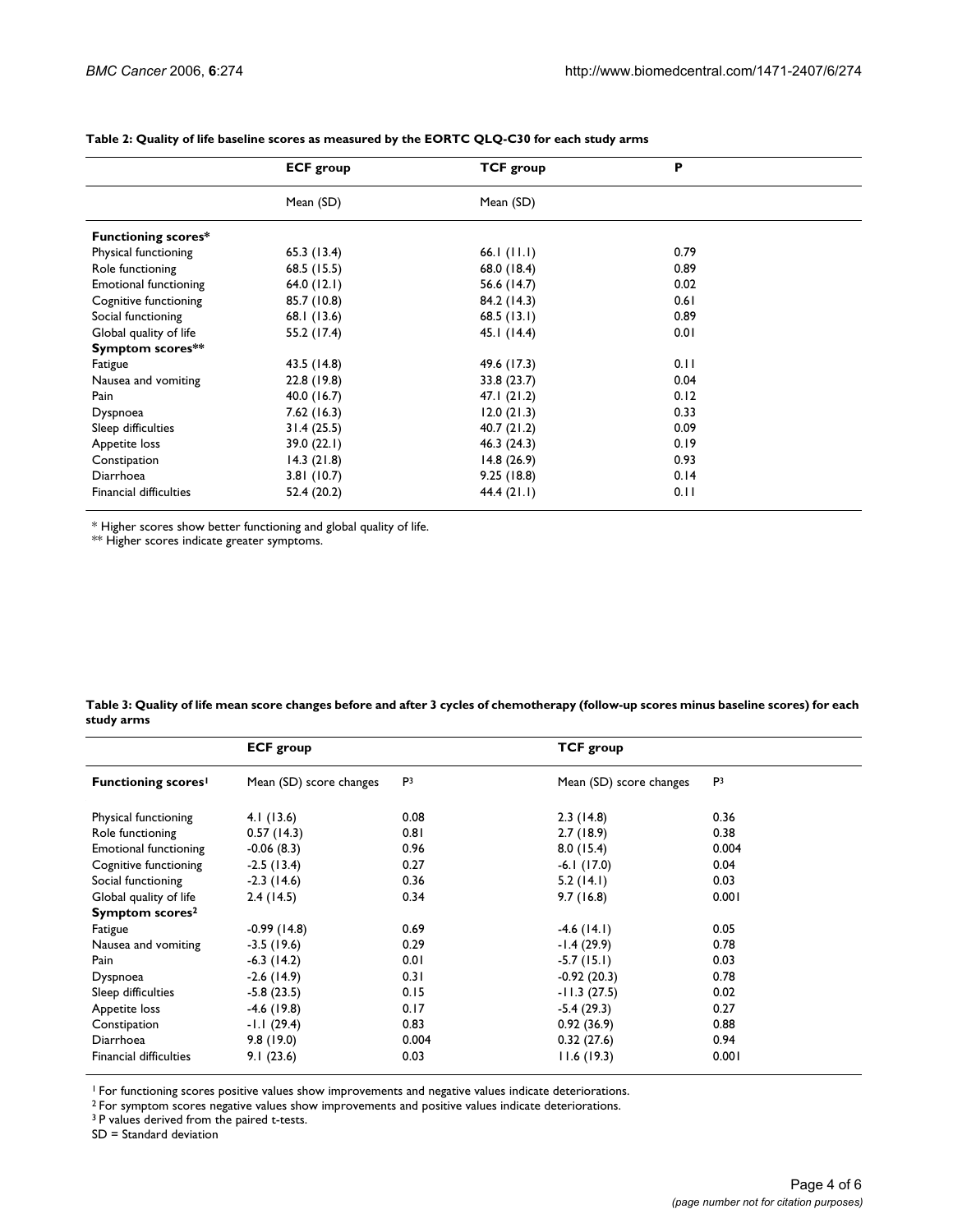|                               | <b>ECF</b> group | <b>TCF</b> group |                |  |
|-------------------------------|------------------|------------------|----------------|--|
| <b>Functioning scores</b>     | Mean (SD) score  | Mean (SD) score  | P <sup>3</sup> |  |
| Physical functioning          | 69.4 (14.9)      | 68.3(19.1)       | 0.81           |  |
| Role functioning              | 69.1(16.7)       | 70.8(21.2)       | 0.71           |  |
| <b>Emotional functioning</b>  | 63.9(12.5)       | 64.6 (13.5)      | 0.82           |  |
| Cognitive functioning         | 83.2(11.4)       | 78.1 (13.1)      | 0.08           |  |
| Social functioning            | 65.8(15.6)       | 73.7 (15.5)      | 0.03           |  |
| Global quality of life        | 57.6(15.1)       | 54.8 (16.3)      | 0.46           |  |
| Symptom scores <sup>2</sup>   |                  |                  |                |  |
| Fatigue                       | 42.5(12.7)       | 44.9 (16.7)      | 0.48           |  |
| Nausea and vomiting           | 19.3(16.7)       | 32.4(26.1)       | 0.01           |  |
| Pain                          | 32.8(17.1)       | 41.4(22.6)       | 0.08           |  |
| Dyspnoea                      | 7.6(16.3)        | 11.1(21.1)       | 0.13           |  |
| Sleep difficulties            | 25.5(21.4)       | 29.4 (22.2)      | 0.45           |  |
| Appetite loss                 | 34.4 (24.9)      | 40.8 (27.7)      | 0.31           |  |
| Constipation                  | 13.2(21.2)       | 15.7(25.8)       | 0.65           |  |
| Diarrhoea                     | 13.6(19.9)       | 9.5(17.0)        | 0.35           |  |
| <b>Financial difficulties</b> | 61.4(25.7)       | 56.0 (24.8)      | 0.37           |  |

**Table 4: Comparison of quality of life scores between two groups after treatment**

<sup>1</sup> Higher scores show better functioning and global quality of life.

2 Higher scores indicate greater symptoms.

3 P values derived from independent samples t-tests.

SD = Standard deviation

of chemotherapy. The lack of apparent impact of toxicity on global functioning of responding patients is clinically useful data that may assist both the patient and the physician in the discussion about the anticipated effects of the proposed chemotherapy treatment.

The EORTC QLQ-C30 was sensitive to detect HRQOL issues that were important to patients within our specific treatment groups. To identify aspects of HRQOL in which the patients clearly had gained meaningful improvement, a significant change of 5 points and p value less than 0.03 was considered to be important [9]. Accordingly one might argue that patients in the TCF group experienced a better QOL after their treatments. For example the TCF group shoed 9.7 points change in their baseline global quality of life while the same figure for the ECF group was 2.4 points.

As in any HRQOL analysis, the data need to be interpreted with caution bearing in mind the study limitations. This study represents QOL information for 71 patients (80% of patients who took part in the study), although their baseline characteristics were comparable with the entire patients. In addition, the baseline QOL scores and symptoms in some patients may have been due to the effect of surgery (laparotomy) rather than gastric cancer itself. Thus, improvement in QOL and symptoms may have occurred even in the absence of chemotherapy. However, one should consider that HRQOL improvement was confined only to the responders and were not seen in patients



# Figure 1

Follow-up global quality of life scores in responding and not responding patients for each treatment group (Higher values show better global quality of life): ECF: Mean score (SD); Responding 63.5 (14.2), Not responding 54.2 (14.9). TCF: Mean score (SD); Responding 63.3 (16.6), Not responding 48.8 (13.5).